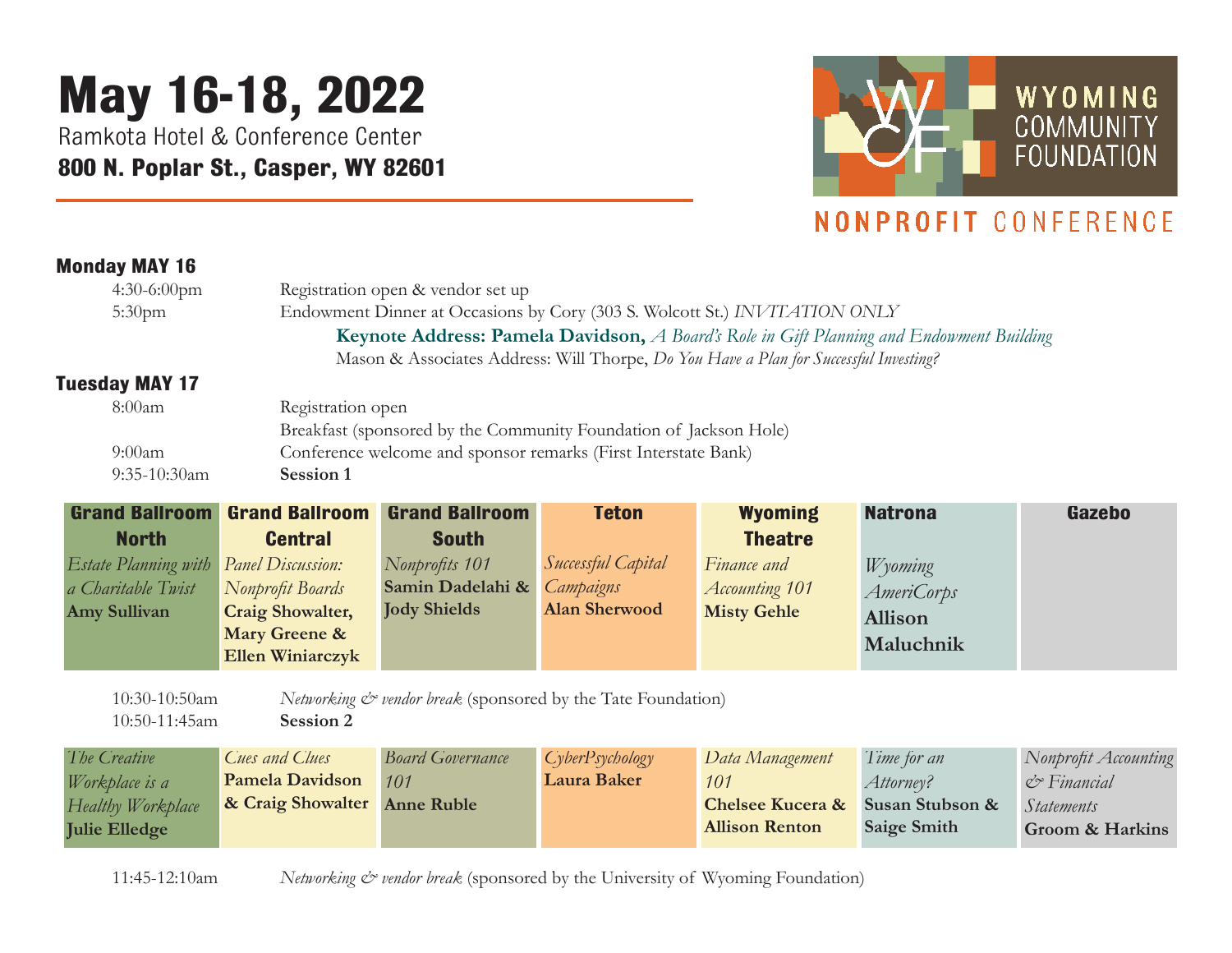| 12:10-1:15pm                                                                                                      |                                                                                                       | Lunch (sponsored by First Interstate Bank)<br>Presentations: Cate Prize and Spirit of Philanthropy Award          |                                                                                                           |                                                                                                                        |                                                                                    |                                                                       |
|-------------------------------------------------------------------------------------------------------------------|-------------------------------------------------------------------------------------------------------|-------------------------------------------------------------------------------------------------------------------|-----------------------------------------------------------------------------------------------------------|------------------------------------------------------------------------------------------------------------------------|------------------------------------------------------------------------------------|-----------------------------------------------------------------------|
| $1:15-1:35$ pm<br>1:35-2:30pm                                                                                     | Networking & vendor break<br>Session 3                                                                | Keynote Address: Julia Campbell, Unleash Your Digital Storytelling                                                |                                                                                                           |                                                                                                                        |                                                                                    |                                                                       |
| <b>Grand Ballroom</b><br><b>North</b><br>Tell Your Stories<br>Better with DIY<br>Guerrilla Videos<br>Alan O'Hashi | <b>Grand Ballroom</b><br><b>Central</b><br>Making the Most of<br>Donor Meetings<br><b>Brett Befus</b> | <b>Grand Ballroom</b><br><b>South</b><br>Diversity, Equity $\mathcal{C}^*$<br>Inclusion 101<br><b>Shelby Read</b> | <b>Teton</b><br>Expanding Public<br>Access within<br>Community Outreach<br><b>Carrie Edinger</b>          | <b>Wyoming</b><br><b>Theatre</b><br>Fundraising and<br>Communications 101<br>Jerrica Becken &<br><b>Kathleen Chick</b> | <b>Natrona</b><br><b>Connecting People</b><br>Through Service<br><b>Wendy Luck</b> | Gazebo<br>Sessions for a Healthy<br>Workplace<br><b>Julie Elledge</b> |
| $2:30-2:50$ pm<br>2:50-4:20pm                                                                                     | Session 4                                                                                             | Networking & vendor break (refreshments provided by Serve Wyoming)                                                |                                                                                                           |                                                                                                                        |                                                                                    |                                                                       |
| Improv for Nonprofits<br><b>Anne Mason</b>                                                                        | <b>Panel Discussion:</b><br>Personnel<br>Sarah Carroll,<br>Samin Dadelahi,<br>& Brittany Ashby        | Planned Giving sans<br>Rersouces<br><b>Pamela Davidson</b>                                                        | Free & Pro Canva<br><b>Basics:</b> Upgrading<br><b>Your Social Media</b><br>Skills<br><b>Heather Ross</b> | Marketing Your<br><b>Mission</b><br><b>Julia Campbell</b>                                                              | Change is my Favorite Wyoming 211<br>Flavor<br>Kari Anderson                       |                                                                       |

| <b>The Office Bar</b><br>and Grill:<br>Social, Human and<br><b>Animal Services</b> | <b>Racca's Pizzaria:</b><br>Arts and Culture               | <b>Gruner Brothers</b><br><b>Brewing:</b><br>Education                   |
|------------------------------------------------------------------------------------|------------------------------------------------------------|--------------------------------------------------------------------------|
| <b>The Gaslight Social:</b><br><b>Youth and Recreation</b>                         | <b>Rib &amp; Chop</b><br><b>House:</b><br>Civic Engagement | <b>Ashton Thomas</b><br><b>Private Wealth:</b><br>WYWFs, invitation only |